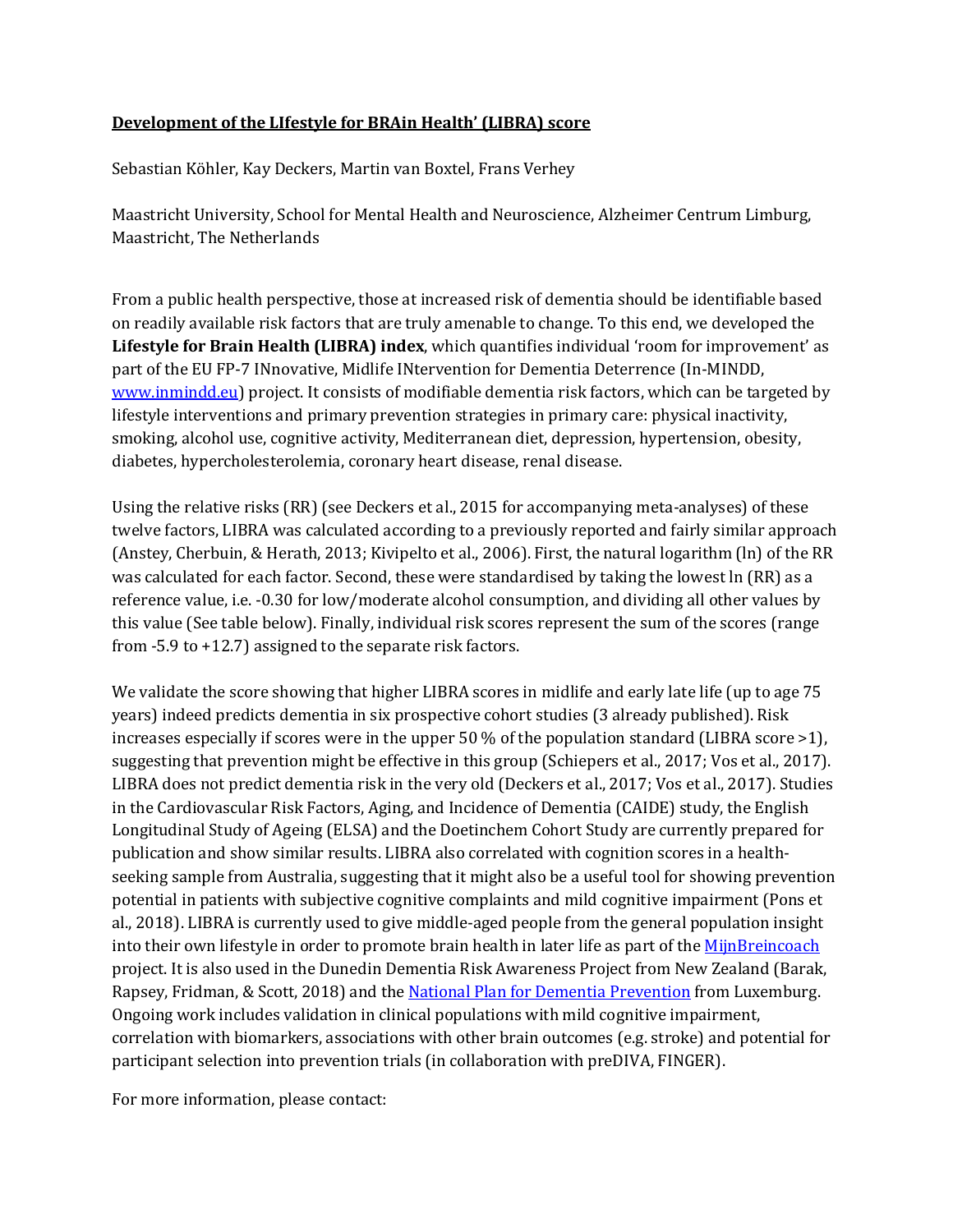Dr. Sebastian Köhler, s.koehler@maastrichtuniversity.nl

Dr Kay Deckers, k.deckers@maastrichtuniversity.nl

Table showing the calculation of each factor's weight from risk estimates from existing meta**analyses (Deckers, 2017).**

| Risk/protective factor          | Relative risk from the<br>existing literature | <b>Beta-coefficient (natural</b><br>logarithm of the relative<br>risk) | Weight |
|---------------------------------|-----------------------------------------------|------------------------------------------------------------------------|--------|
| Low/moderate alcohol intake     | 0.74                                          | $-0.30$                                                                | $-1.0$ |
| <b>Coronary heart disease</b>   | 1.36                                          | 0.31                                                                   | $+1.0$ |
| <b>Physical inactivity</b>      | 1.39                                          | 0.33                                                                   | $+1.1$ |
| Chronic kidney disease          | 1.39                                          | 0.33                                                                   | $+1.1$ |
| <b>Diabetes</b>                 | 1.47                                          | 0.39                                                                   | $+1.3$ |
| <b>Cholesterol</b>              | 1.54                                          | 0.43                                                                   | $+1.4$ |
| <b>Smoking</b>                  | 1.59                                          | 0.46                                                                   | $+1.5$ |
| <b>Midlife obesity</b>          | 1.60                                          | 0.47                                                                   | $+1.6$ |
| <b>Midlife hypertension</b>     | 1.61                                          | 0.48                                                                   | $+1.6$ |
| <b>Healthy diet/Medit. Diet</b> | 0.60                                          | $-0.51$                                                                | $-1.7$ |
| <b>Depression</b>               | 1.85                                          | 0.62                                                                   | $+2.1$ |
| <b>High cognitive activity</b>  | 0.38                                          | $-0.97$                                                                | $-3.2$ |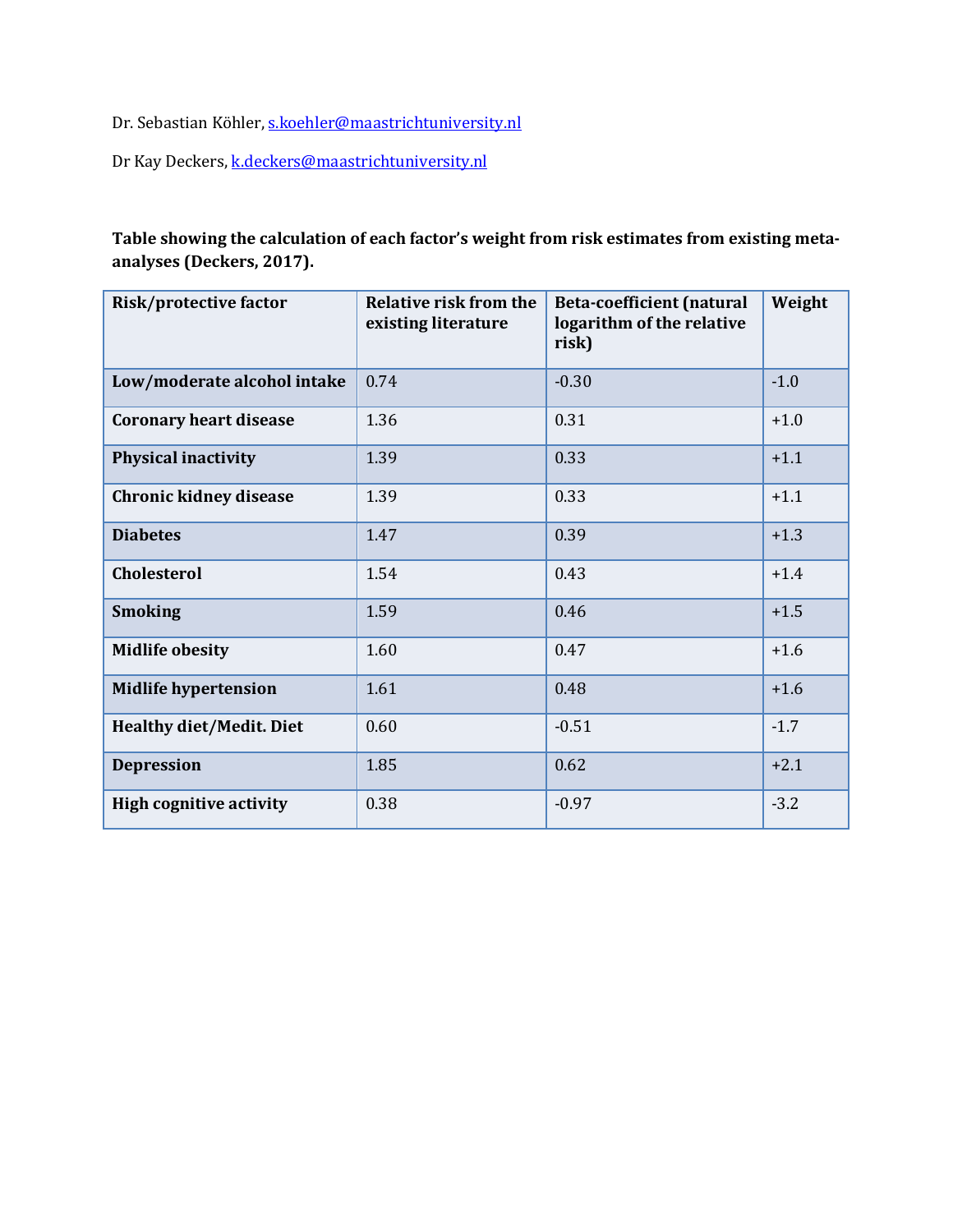## **Figure showing each factor's contribution to the total score.**

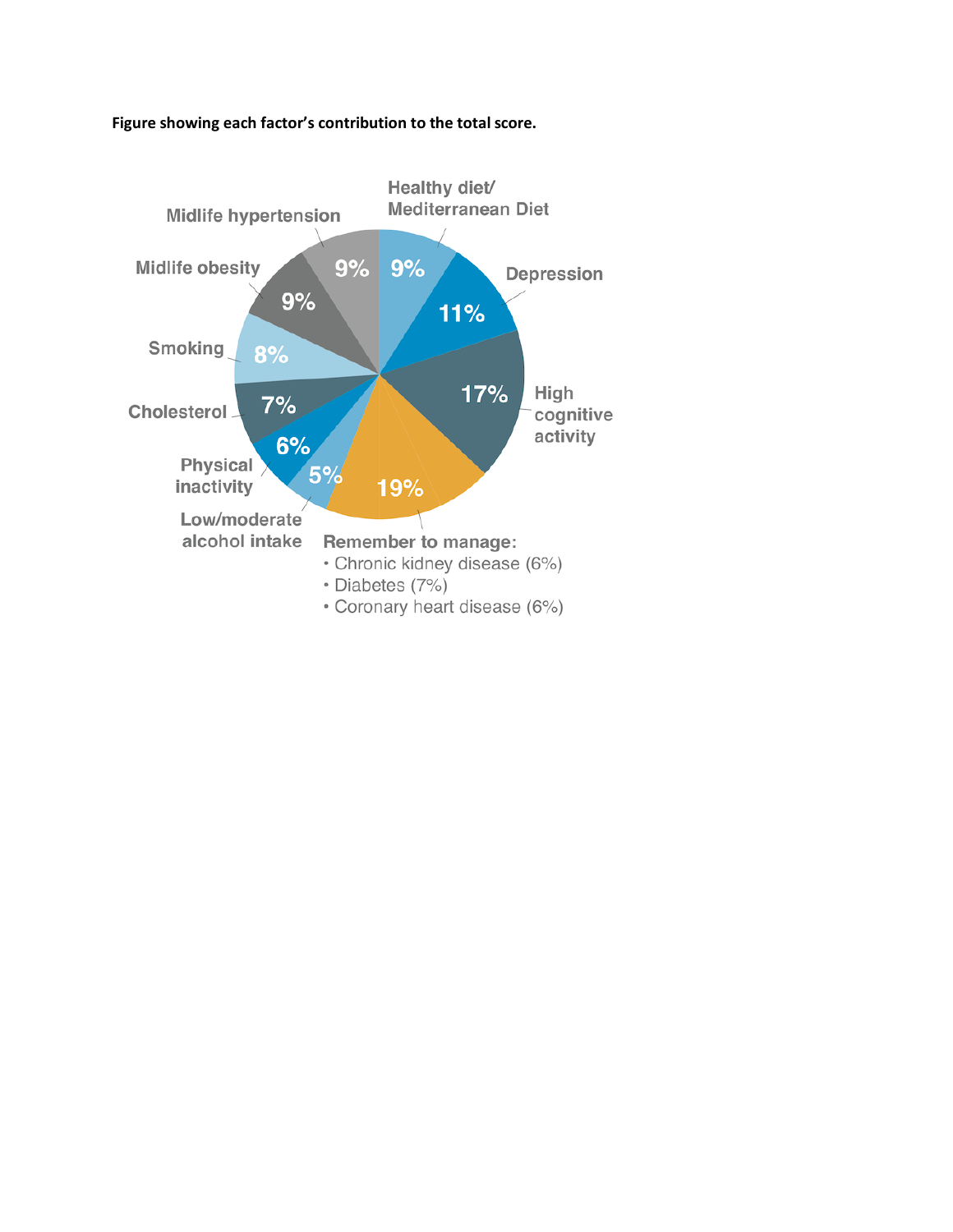**Figure showing results from an unpublished meta-analysis on the 5 prospective population-based studies using LIBRA, stratified by age of participants at baseline assessment of LIBRA (all studies (adjusted for age, sex and educational level) adjusted for age, sex and educational level). The effect is shown of a one-point increase in LIBRA on odds for dementia.**



## **References**  $A$ breviations: Maastricht Ageing Study; Descriptions: Descriptions: Descriptions:  $B$

- Anstey, K. J., Cherbuin, N., & Herath, P. M. (2013). Development of a new method for assessing global risk of Alzheimer's disease for use in population health approaches to prevention. Prev Sci, *14*(4), 411-421. doi:10.1007/s11121-012-0313-2
- Barak, Y., Rapsey, C., Fridman, D., & Scott, K. (2018). The Dunedin Dementia Risk Awareness Project: a convenience sample of general practitioners. *New Zealand Medical Journal, 131*(1474), 27-34. *New candidate risk factors*
- Deckers, K. (2017). *The role of lifestyle factors in the primary prevention of dementia An epidemiological perspective*. Maastricht: University Press.
- Deckers, K., Köhler, S., van Boxtel, M., Verhey, F., Brayne, C., & Fleming, J. (2017). Lack of associations between modifiable risk factors and dementia in the very old: Findings from the Cambridge City<br>supports Cabart Study of asian and Martel Harlth, Fault Aband of Brist, daide is over-75s Cohort Study. *Ageing and Mental Health, Epub Ahead of Print*. doi:doi: 10.1080/13607863.2017.1280767
- Kivipelto, M., Ngandu, T., Laatikainen, T., Winblad, B., Soininen, H., & Tuomilehto, J. (2006). Risk score for the prediction of dementia risk in 20 years among middle aged people: a longitudinal, population-based study. *Lancet Neurol, 5*(9), 735-741. doi:10.1016/S1474-4422(06)70537-3<br>https://www.ata.com/studies looking at shared biological pathways are needed.
- Pons, A., LaMonica, H., Mowszowski, L., Köhler, S., Deckers, K., & Naismith, N. L. (2018). Utility of the LIBRA index in relation to cognitive decline in a clinical health seeking sample. *Journal of Alzheimer's Disease, 62*(1), 373-384.